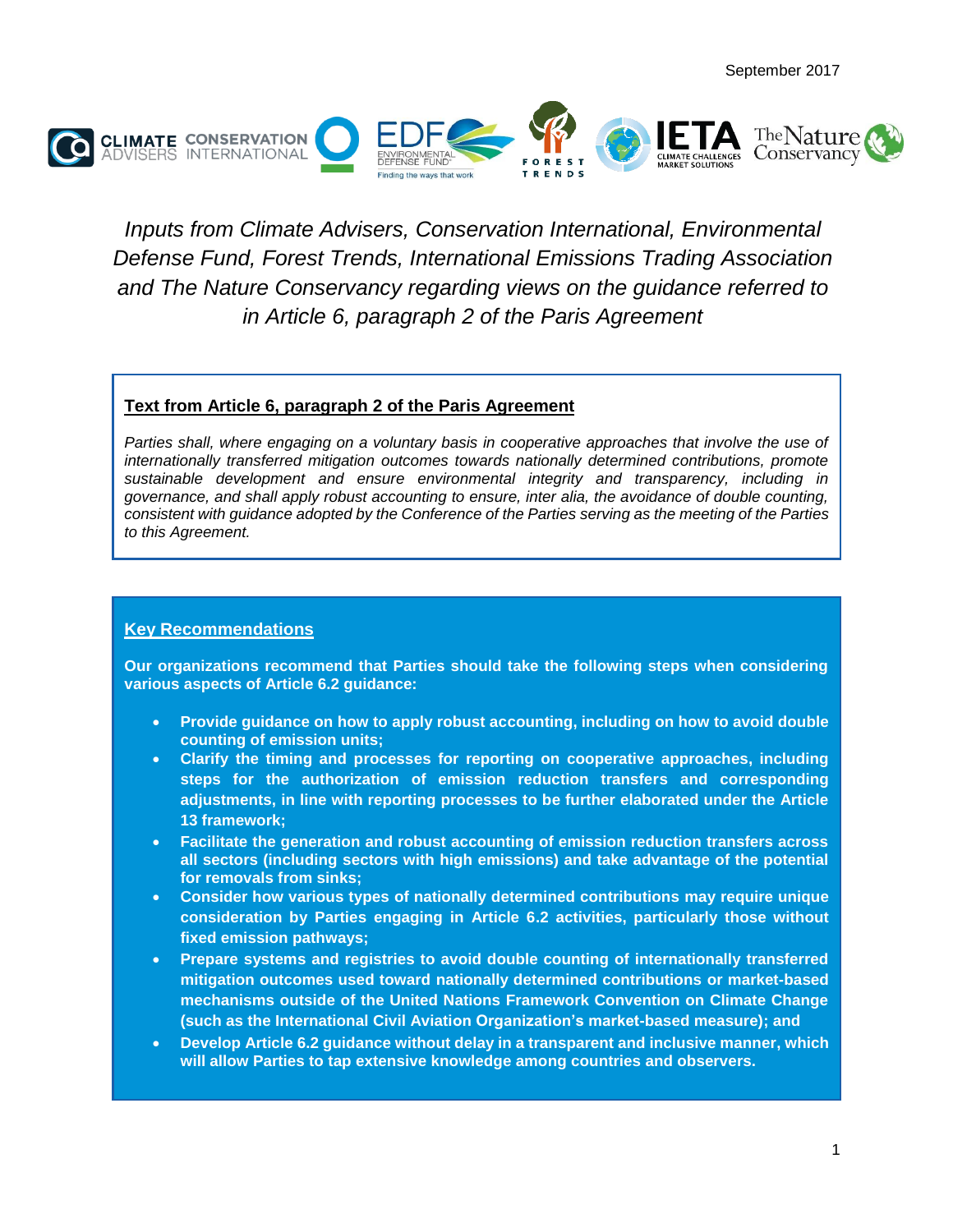### **Introduction**

Article 6 of the Paris Agreement establishes a broad framework for voluntary cooperation among Parties in the implementation of their nationally determined contributions (NDCs). The Article sets out three approaches through which Parties may voluntarily interact: 1.) "bottom up," bilateral or regional cooperative approaches via internationally transferred mitigation outcomes (ITMOs), 2.) a centrally-governed UNFCCC mechanism to contribute to mitigation and support sustainable development, and 3.) non-market approaches (these are outlined in Article 6.2, 6.4 and 6.8, respectively). In line with the principles of the Convention, every Party can determine its preferred approach in this new architecture and choose whether to participate. As its capabilities and national circumstances evolve, a country may choose to use one or multiple approaches.

Approximately half of all current NDCs demonstrate interest in fulfilling a portion of their emission reduction targets (unconditional or conditional) using international market-based approaches,<sup>1</sup> which may take the form of emission trading or similar mechanisms. The effective implementation of Article 6.2 can support such approaches, stimulating efficient, bottom-up, voluntary cooperation between Parties to implement existing NDCs and strengthen the ambition of mitigation actions over time. Encouraging the transfer of high-quality emission reductions generated in all sectors, including the land sector, can drive needed flows of finance to mitigation actions addressing both sources and sinks, particularly in developing countries.

**This paper, which builds upon a previous non-Party stakeholde[r](http://unfccc.int/files/parties_observers/submissions_from_observers/application/pdf/687.pdf) [submission](http://unfccc.int/files/parties_observers/submissions_from_observers/application/pdf/687.pdf) from a subset of these organizations, addresses key questions and issues in the implementation of Article 6.2, with a focus on the guidance needed to appropriately account for ITMOs.**

### **Context of market approaches for delivering climate mitigation**

The Paris Agreement does not offer detailed guidance on the structure, accounting provisions or general governance of cooperative approaches under Article 6.2, except for the broad condition of avoiding double counting,<sup>2</sup> leaving many choices up to Parties. The Agreement does, however, require the Conference of the Parties serving as the meeting of the Parties to the Paris Agreement (CMA) to develop and adopt guidance on the implementation of Article 6.2, which is expected to be finalized by COP 24 in 2018. This guidance shall enable countries to consistently use robust accounting rules and reporting systems which will, in turn, help ensure high environmental integrity and facilitate increased clarity and understanding of progress toward meeting the Paris Agreement's objectives.

As Parties continue to discuss the optimal arrangements for cooperative approaches under Article 6, they must **recognize the evolving global policy context in which policymakers are already exploring options to collaborate across borders when addressing climate change**. In some cases, certain jurisdictions and sectors have already moved ahead with cooperative market-based approaches. For example, in October 2016, the 191-member states of the International Civil Aviation Organization (ICAO) finalized and adopted a global market-based measure to assist the international aviation industry in

<sup>&</sup>lt;sup>1</sup> S[e](https://docs.google.com/spreadsheets/d/1YgIQiiucWW9vuDUAMeRstzzLxTXi6zFWtFVClqtRTe4/edit#gid=0)e the IETA [INDC Tracker.](https://docs.google.com/spreadsheets/d/1YgIQiiucWW9vuDUAMeRstzzLxTXi6zFWtF%20VClqtRTe4/edit#gid=0)

<sup>&</sup>lt;sup>2</sup> Double counting is a key issue associated with cooperative approaches and ITMO transfer which can pose a risk to the environmental integrity of mitigation outcomes. Double counting could come in the form of:

Double issuance, if more than one unit is issued for the same emissions or emission reduction;

Double use, if the same issued unit is used twice (for example, if the same unit is duplicated within a registry and used twice by the same country, or transferred to two different countries); and

Double claiming, if the same emission reduction is counted by both ITMO parties toward an international commitment.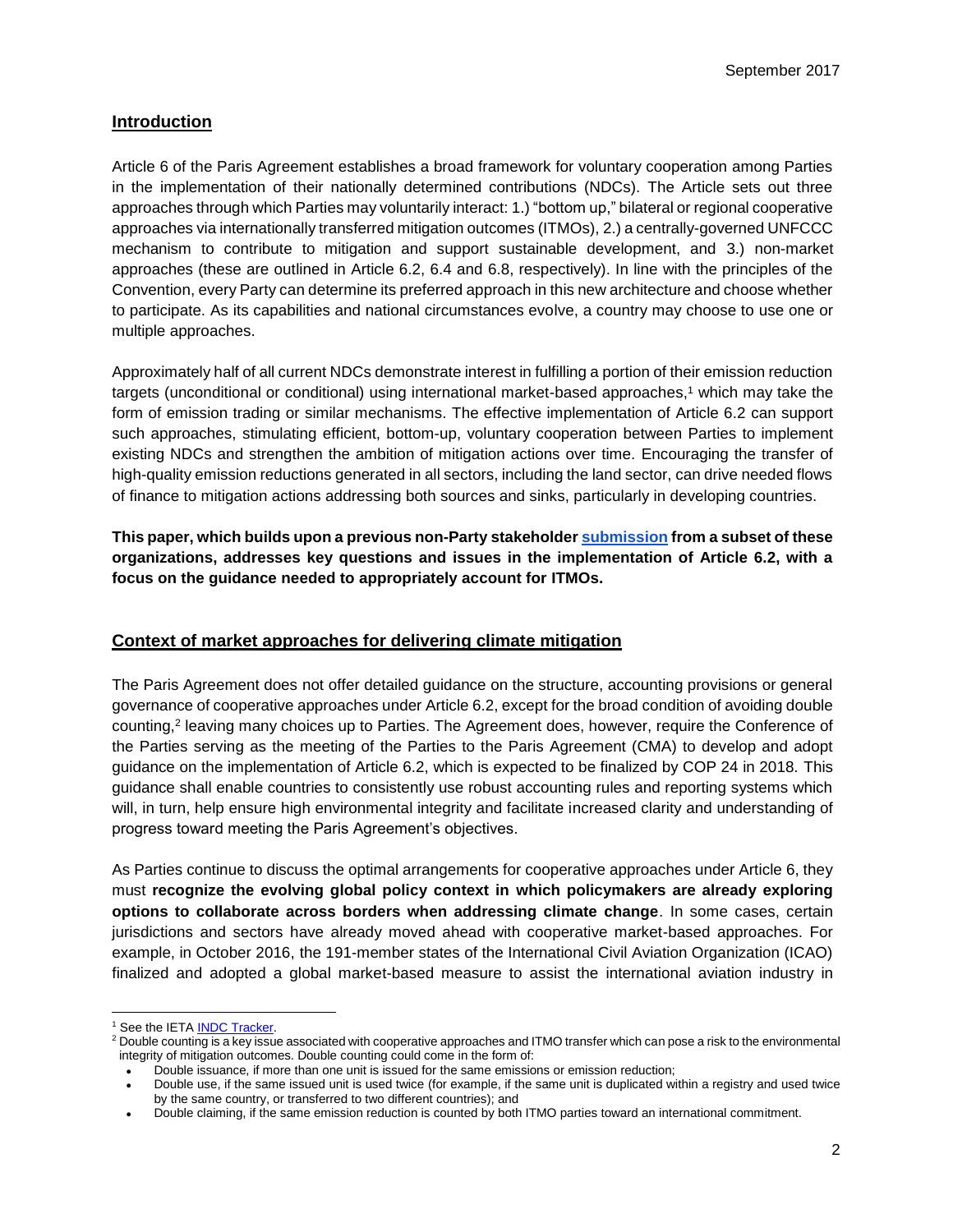achieving its goal of carbon-neutral growth from 2020. ICAO is developing the criteria and rules related to offset types and accounting in ICAO's Carbon Offsetting and Reduction Scheme for International Aviation (CORSIA), which will require coordinated greenhouse gas accounting beyond the international aviation sector, including substantial future policy linkages on accounting and unit tracking between ICAO and UNFCCC. Meanwhile, national and sub-national emission trading efforts are also underway across the globe—from the linked emission trading systems in California and Quebec (and soon Ontario) and between the EU ETS and Switzerland, to Japan's Joint Crediting Mechanism, engaging over 17 countries in future emission reduction transfers with Japan. While some of these initiatives, such as CORSIA, may fall outside of UNFCCC guidance under Article 6.2 (where the transferred reductions are not used toward an NDC), all have implications for ITMO (and NDC) accounting and will offer lessons for market mechanisms that function across borders.

### **Scope and application of guidance under Article 6.2**

Parties should focus their Article 6.2 work plan on developing robust accounting guidance necessary to instill confidence in countries, investors and the public that the mitigation outcomes claimed represent high-quality emission reductions which have only been counted once toward a mitigation commitment. Parties should also **consider the necessary reporting and review requirements needed to ensure Parties provide accurate, timely information for activities under Article 6.2.** In the preparation of this guidance, it will be important for Parties to **consider what steps will best support—and not impede existing and future high-integrity cooperative approaches**. These steps will not only reassure actors of the value of ongoing efforts, but also provide mutual assurance to actors as Parties raise their own ambition.

Notably, to satisfy Article 6.2's requirements, which apply to NDCs upon entry into force of the Paris Agreement, any guidance agreed by Parties under Article 6.2 must apply to the first NDC period of any Party that engages in ITMO transfers.<sup>3</sup>

# **Key considerations in the preparation of Article 6.2 accounting guidance**

Parties should consider several key questions when developing accounting guidance on Article 6.2:

### **1. How should "mitigation outcomes" be measured for use in international transfers?**

Parties should **prioritize clear guidance on robust accounting for international transfers in tons of CO2e**, since these are the most direct and relevant "mitigation outcomes" for purposes of achieving the mitigation goal of the Paris Agreement. A common metric measured in tons of CO<sub>2</sub>e will facilitate transparent and comparable accounting frameworks for transferred mitigation outcomes. This will also simplify the development of the guidance. Considering the limited time available to Parties and Party interest in  $CO<sub>2</sub>e$  trading, a focus on robust accounting for transfers in  $CO<sub>2</sub>e$  is appropriate.

### **2. When should a transfer be reported? When should a corresponding adjustment be made? Must they happen at the same time?**

 $\overline{a}$ <sup>3</sup> For example, the requirement to avoid double counting applies to the first and subsequent NDC periods, via application of Article 6 and Article 13 upon entry into force of the Paris Agreement. By contrast, Art 4.13 accounting guidance is optional for the first NDC period, under para 32, CP.21.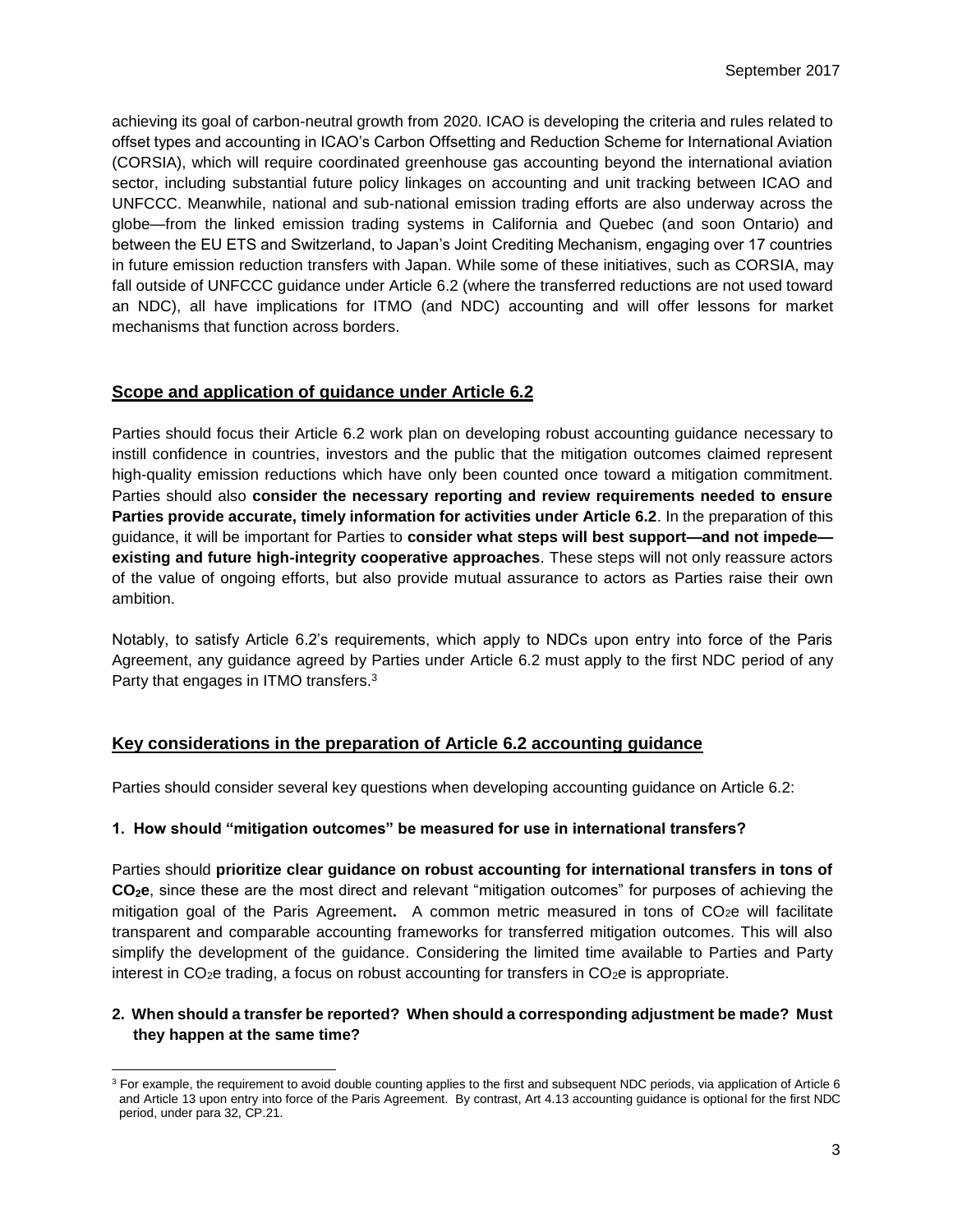Reporting of transfers, and entry of "corresponding adjustments" in respective emissions accounts, could be made at various points in time, including:

- 1.) When transferred;
- 2.) When used toward NDC fulfillment; and/or
- 3.) At time of authorization, under Article 6.3.

Parties should explore the optimal timing for both reporting transfers and adjusting emissions levels, keeping in mind that they need not be done at the same time, and considering each option's impact on transparency, as well as the consistency of each option with existing trading arrangements. For transparency purposes, **Parties should report at least every two years all information needed to allow calculation of net transfers, in line with reporting processes to be further elaborated under the Article 13 framework.**

Authorization may be an appropriate trigger for demonstration by participating Parties of how the cooperative approach meets the relevant requirements of Article 6.2, e.g., how the approach ensures environmental integrity and transparency, including in governance, and promotes sustainable development. Authorization could, for example, take the form of two Parties concluding an agreement for an ITMO with a clear, publicly-available description of how the relevant requirements of Article 6.2 will be met.

In the case of ITMOs used toward other mitigation obligations, such as under ICAO's CORSIA, the timing of the adjustment to the host country's emission accounts may be different: for example, any units used toward CORSIA compliance should be reported at time of surrender to provide timely information and help avoid double counting. In any case, **double counting must be prevented whether ITMOs are used toward NDCs or other compliance obligations like CORSIA, which may entail an authorization and adjustment by the ITMO host Party**. (See Question #6, below, for a discussion on avoiding double counting between UNFCCC and non-UNFCCC market-based measures.)

### **3. How should guidance address different NDC types?**

Recognizing that participating Parties bear the primary responsibility for ensuring the environmental integrity and transparency of their chosen cooperative approaches, how should "robust accounting" guidance address different NDC types? NDCs represent a future emissions trajectory, typically five to ten years. This is equally true for countries that have submitted a series of actions that comprise their NDC as it is for countries that have specified an emissions target from which a carbon emissions trajectory can be derived.

In the context of emissions trajectories, there are three archetype NDCs that could be considered:

- **Type 1: Fixed Emissions Pathway** (e.g. NDCs expressed in terms of absolute emission reductions compared to a historical base year);
- **Type 2: Anticipated Emissions Pathway** (e.g. NDCs expressed in terms of an emissions intensity at some future date or a deviation from a projected business-as-usual trajectory or peak year); and
- **Type 3: Other kinds of NDCs** (e.g., NDCs based on a set of actions that are not linked to a quantified emissions trajectory).

These three NDC types are further articulated and defined in the box below: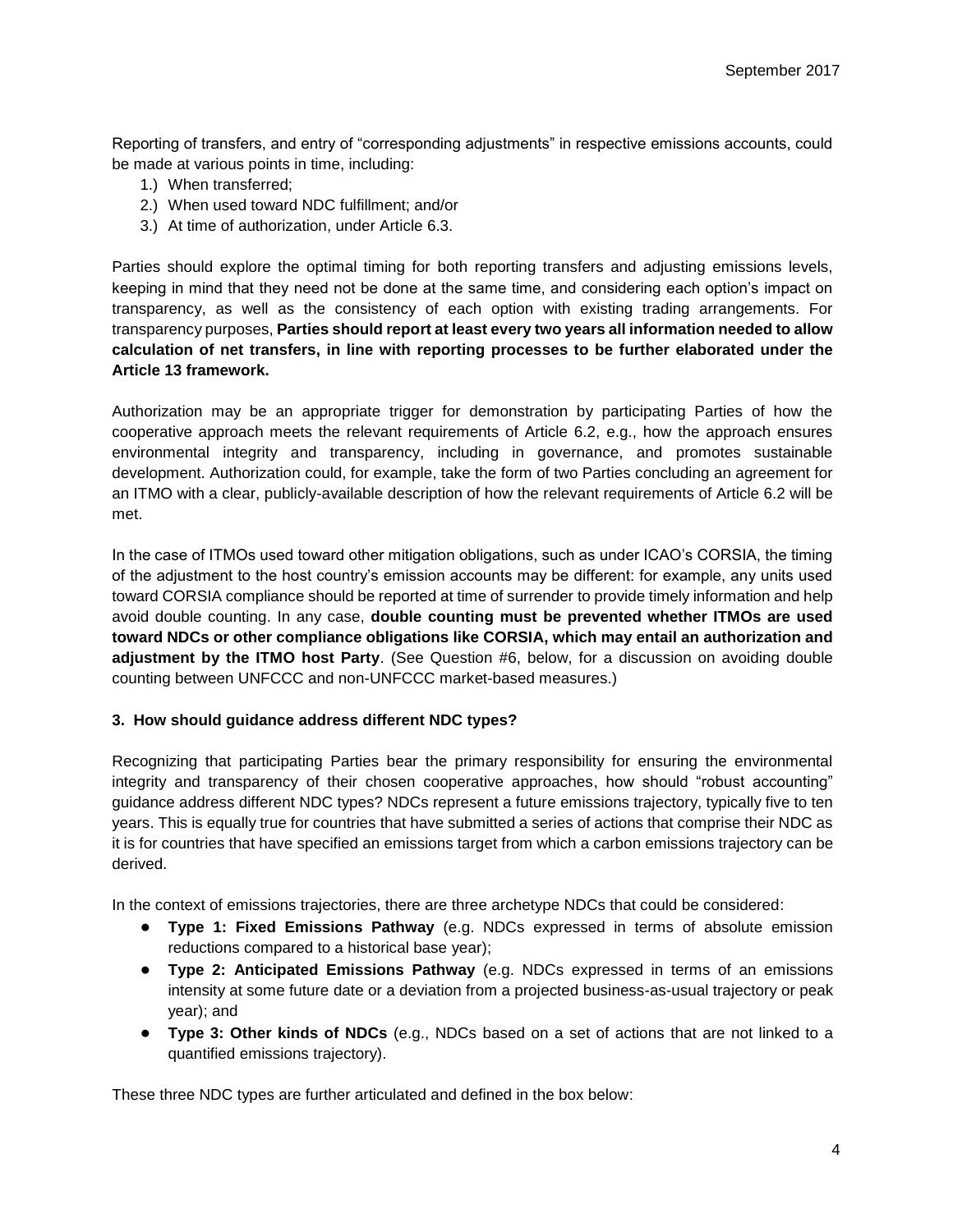# **Box 1: Definitions and Examples of NDC types**

#### **Type 1: Fixed Emissions Pathway**

This is an NDC based on a specific emissions target compared to a historical base year. **Type 1 NDCs are readily compatible with cap-and-trade architecture, such as inventories and registries.** This architecture, if it exists between ITMO partners, can support the robust governance of any transfers of ITMOs between Type 1 NDCs, including through adjustments to allowance accounting in a GHG registry.

*Brazil's NDC, for example, aims to reduce emissions economy-wide to 1.3 GtCO2e by 2025 and maintains an indicative contribution of 1.2 GtCO2e in reductions by 2030, which is equivalent to a 37% reduction and 43% reduction below 2005 emission levels, respectively.*

#### **Type 2: Anticipated Emissions Pathway**

This is an NDC based on a desired emissions trajectory, which may be expressed as a.) an emissions intensity at some future date, or b.) a deviation from projected business as usual levels or a peaking year. **Carbon trading involving a Type 2 NDC requires additional and careful consideration as the emissions trajectory that the host country is operating against is less defined than for a Type 1 NDC.**

**Type 2a**: Emissions intensity – This is an NDC based on a relative measure, rather than based on absolute emissions levels. This is typically emissions intensity derived from emissions per unit of gross domestic product (GDP). Some NDCs instead use a per-capita target. In these instances, assessing the target relies on reconciling an absolute emissions level with additional datasets; such reliance on various datasets presents potential time lags or additional steps in assessing progress.

*India's NDC, for example, commits to (among other elements) a reduction in emissions intensity of GDP by 33%-35% by 2030 below 2005 levels.* 

**Type 2b**: This is an NDC based on deviation from projected business-as-usual level or emissions in a peak year. For example, an economy may be expecting a certain rise in emissions, but anticipates a different outcome subject to the full implementation of its NDC. There are two emission estimates to address; the first is related to the projected or business-as-usual estimated emissions trajectory. The second is the limit associated with the anticipated or target outcome itself and can be converted into an absolute emissions limit over the period which is quantified in tCO<sub>2</sub>e. This estimate would need to be converted, for quantification purposes, into an absolute emissions target over the period in tCO2e, assuming that relevant and robust data is available.

*Korea's NDC, for example, commits to an economy-wide target to reduce emissions by 37% below business-as-usual emissions of 850.6 MtCO2e by 2030.*

#### **Type 3: Other NDC Types**

There are a wide variety of NDCs based on a set of actions within the economy that are expected to give rise to a notional emissions trajectory. The effort is focused on implementing the actions, such as energy efficiency projects, forest sequestration, or renewable energy deployment, rather than on managing carbon dioxide and other greenhouse gas emissions. No emissions limit is immediately attributable to such an NDC, and therefore **an ITMO cannot be immediately executed under such a system without additional consideration and some form of carbon accounting that would underpin the ITMO.** However, **if a sector within a Type 3 NDC operated against a robust,**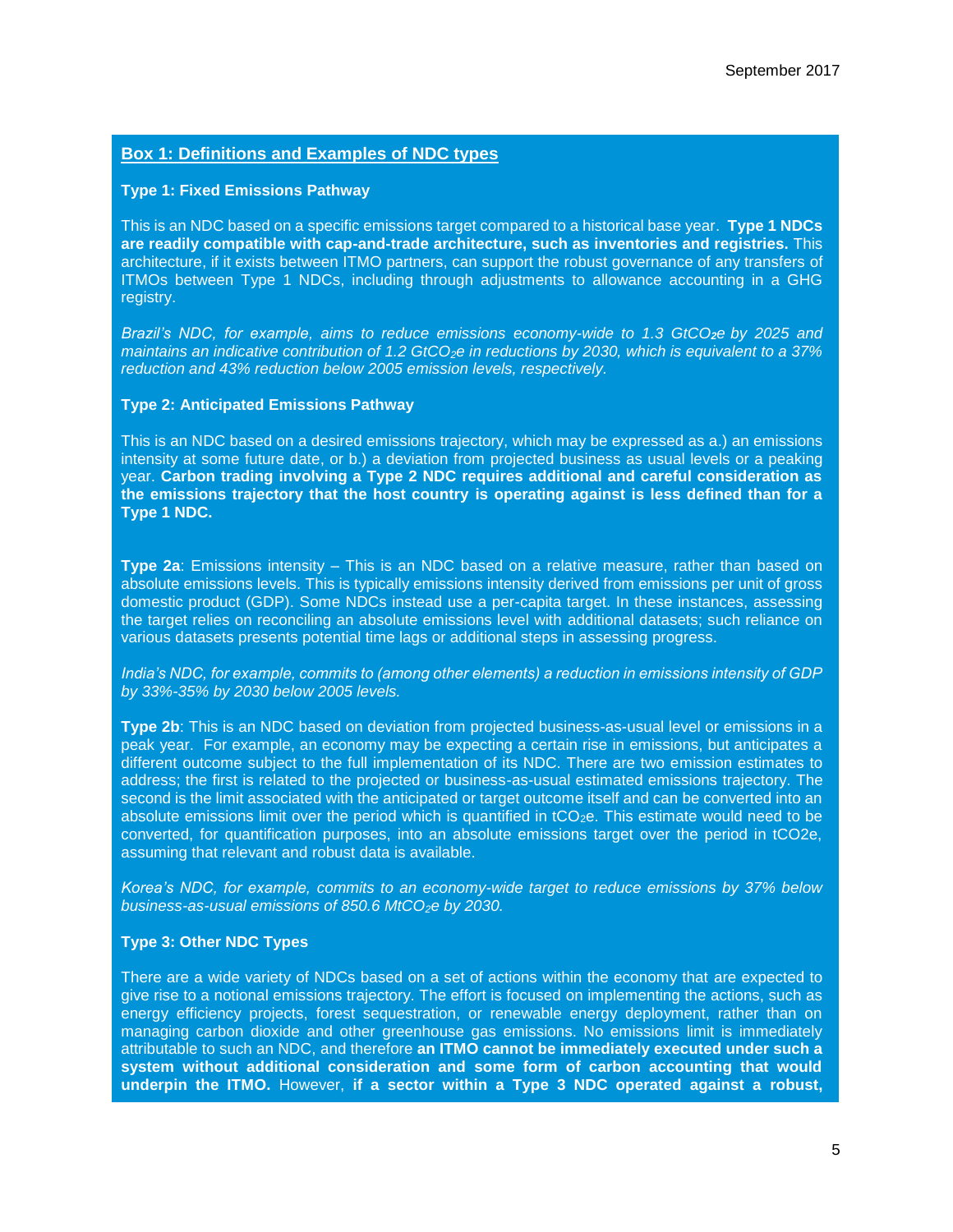**quantified baseline with sufficient MRV, robust GHG accounting could facilitate trading opportunities.**

*Nepal, for example, committed to a list of 14 action-related targets with various target dates in its NDC, such as an 80% electrification through renewables by 2050; a reduction of 14 MtCO2e from REDD+ efforts by 2020; and a decrease in its dependency on fossil fuels in transport by 50% by 2050.*

The map below shows the INDCs submitted to date, organized by NDC type.



## **Figure 1:** Map depicting countries by NDC type

**Source:** IETA.

The nature of transfers between NDCs will be influenced by the NDC type, and, therefore, guidance needs to account for and reflect the key elements of different NDC types.

The fact that nearly all NDCs are expressed as single-year targets presents an accounting challenge that should be considered. The achievement of NDCs should represent real progress towards the Paris Agreement's mitigation goals, not a single-year "snapshot" of emissions that is unrepresentative of actual trends in a Party's emissions. Multi-year targets (or conversions to budgets) avoid the risk that emissions in a single target year are unrepresentative of a general trend. Given that reconfiguring or redefining NDCs is beyond the scope of Article 6.2's guidance (and beyond the scope of this paper's recommendations), **Parties should consider guidance to minimize or mitigate such risk for single-year targets.** Otherwise, there will be uncertainty over total emissions, complicating market transactions and reducing confidence in the integrity of units from vintages outside the target year.

Various options exist to account for pre-NDC year transfers, including a variety of default "budget" assumptions that could be used, or the application of averaging formulas. In any event, Parties will need to develop accounting guidance agreed under Article 6.2 and Article 4.13 that does not prejudge or penalize Parties who wish to account towards their emissions target via, for example, an emissions budget.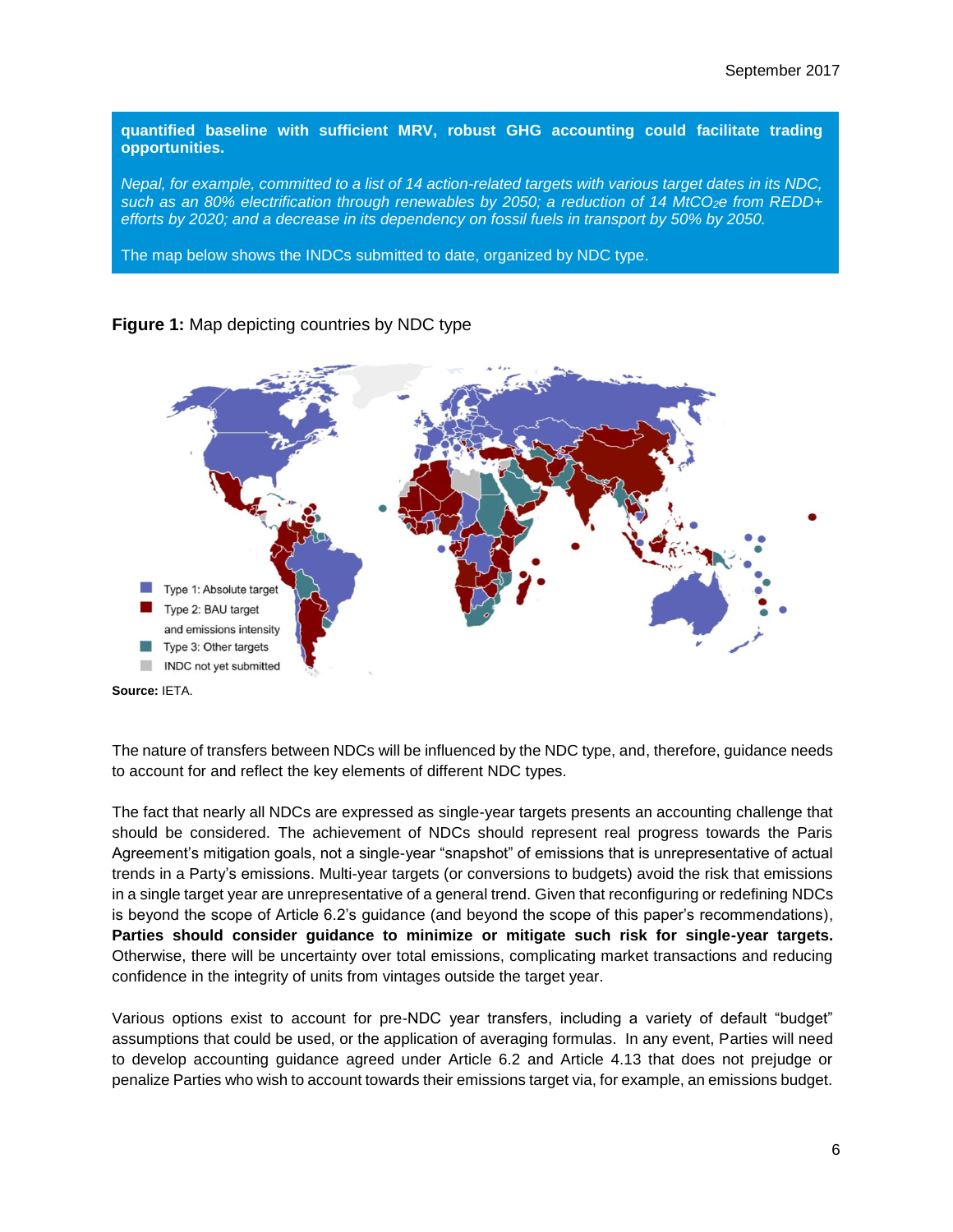### **4. Is sector-specific guidance needed under Article 6.2?**

**Any guidance Parties may provide under Article 6.2 should facilitate the generation and robust accounting of ITMOs across all sectors, including sectors with high emissions and taking advantage of the potential for removals from sinks.** Accounting guidance applicable to all sectors will accomplish two important goals:

- 1.) Enable the voluntary participation of the largest number of Parties, including those in which the land sector is a significant source of emissions;
- 2.) Maximize the mitigation potential of cooperative approaches. (See Question #5, below, for a discussion of additional considerations in accounting for ITMO transfers from non-NDC sectors under Article 6.2.)

### **Opportunity for emission reductions from the land sector**

Emission reductions and removals associated with carbon sinks such as forests and other terrestrial systems pose perhaps the greatest untapped opportunity for Parties. As emissions from land use, land use change and forestry (LULUCF) contribute approximately 25% of global anthropogenic emissions,<sup>4</sup> serious attempts to limit global temperature increases to well below 2°C must include significant efforts to reduce emissions from these sectors. In addition, there is significant potential to increase terrestrial sinks in the agriculture, forestry and other land use sectors: together, halting tropical deforestation and allowing forests and other carbon rich ecosystems to regrow can provide 30% or more of the emission reductions and sequestration needed to meet global mitigation goals.<sup>5</sup>

**Parties' NDCs suggest a widespread interest to engage in this sector: a recent paper in** *Nature*  **Climate Change<sup>6</sup> found that approximately 25% of Parties' planned emission reductions for 2030 came from the LULUCF sectors alone. In other words, a full one-fourth of planned and possible mitigation contribution between 2020 and 2030 comes from the land sector.**

Given the significant role that the land sector can play in the coming years, many Parties are increasingly interested in ways to integrate this sector—proportionate to its mitigation potential—into cooperative approaches that can enhance ambition. Airlines that will be operating under ICAO's CORSIA have expressed interest in using REDD+ credits to help them offset their post-2020 emissions growth. This, in turn, could in time send a clear market demand signal to REDD+ programs, thus creating a potentially virtuous cycle of market efficiency gains, finance streams to REDD+ countries, and increased ambition amongst all participants.

Advances in the land sector can also inform cooperative approaches more broadly. Recent progress in the land sector (e.g. developing REDD+ reference levels and accounting under the Warsaw Framework as well as experience in voluntary partnerships such as the Forest Carbon Partnership Facility) can provide useful lessons for the development of accounting guidance under Article 6.2, suggesting that existing rules for REDD+ could be mainstreamed into COP guidance for Article 6.2.

<sup>4</sup> Smith, P. et al., 2014. Agriculture, Forestry and Other Land Use (AFOLU). In: Climate Change 2014: Mitigation of Climate Change. Contribution of Working Group III to the Fifth Assessment Report of the Intergovernmental Panel on Climate Change. p. 816.

<sup>5</sup> (a) McKinsey & Company. 2009. Pathways to a low-carbon economy. McKinsey & Company;

<sup>(</sup>b) Le Quere, C., et al. 2013. Global Carbon Budget 2013. Earth Syst. Sci. Data Discuss., 6, 689–760 (averaged for 2003–2012);

<sup>(</sup>c) Grace, J., et al. 2014. Perturbations in the carbon budget of the tropics. Global Change Biology (data from 2005–2010);

<sup>(</sup>d) Houghton, R.A. 2013. The emissions of carbon from deforestation and degradation in the tropics: past trends and future potential (data from 2000–2005). Carbon Management.

<sup>&</sup>lt;sup>6</sup> European Commission. 2017. Key role of forests in meeting climate targets. [<https://ec.europa.eu/jrc/en/news/key-role-forests](https://ec.europa.eu/jrc/en/news/key-role-forests-meeting-climate-targets)[meeting-climate-targets>](https://ec.europa.eu/jrc/en/news/key-role-forests-meeting-climate-targets).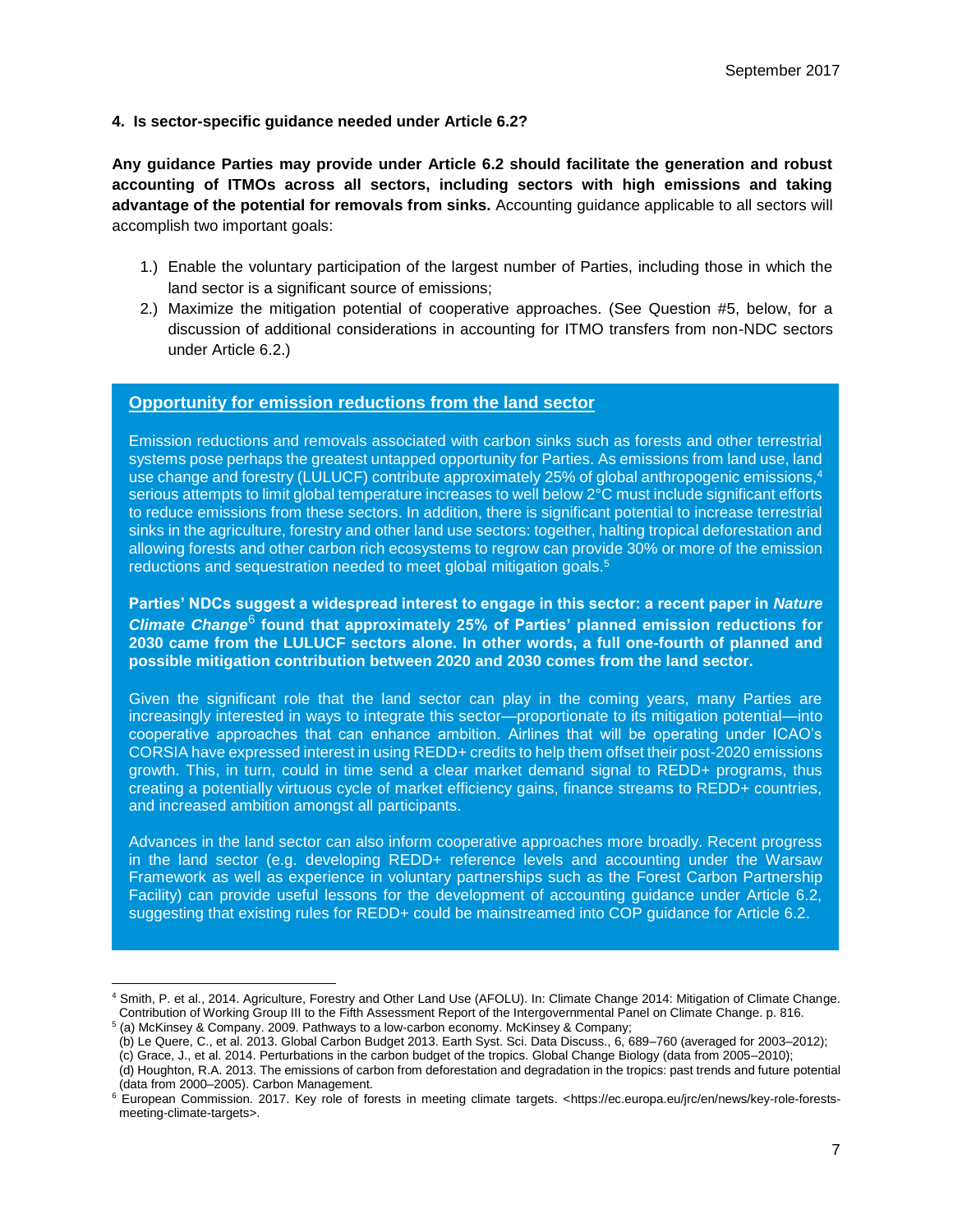**Given the potential of the land use sector to deliver mitigation results in the near-term, future COP guidance regarding cooperative approaches for fulfilling NDCs should emphasize strong fundamentals for transparency and accounting that ensure environmental integrity, thus enabling markets to facilitate the transfer of high-quality emission reductions generated in all sectors, including the land sector.**

### **5. Must a "corresponding adjustment" be made for transfers from non-NDC sectors, and if so, what should be adjusted?**

Transferring a mitigation outcome to another Party from a sector outside of the current scope of the host country's NDC requires specific consideration. If a country were to reduce emissions in a sector not covered by its NDC and transfer that reduction for use towards another Party's NDC, how should both Parties account for such a transfer?

**Transferring units from outside of an NDC could be possible without compromising environmental integrity or creating a perverse disincentive for progressing to economy-wide targets provided that, at a minimum, the host Party demonstrates robust baselines in the non-NDC sector and accounts for the transfer of reductions by recording, in an account based on its inventory,<sup>7</sup> the** *addition* **of a corresponding amount of emissions.** Systems to track and account for these units would need to be in place for both NDC and relevant non-NDC sector(s) and to all originating programs under which the units were generated (which might include Article 6.4,<sup>8</sup> or national/subnational programs with which compliance is mandatory, or voluntary programs). In the absence of such a requirement, the reductions could be double counted.

Parties may also wish to consider whether Parties transferring from non-NDC sectors should be encouraged – and if so, how – to include those sectors in their subsequent NDC. At minimum, Parties should not create a disincentive for expanding a NDC across all sectors. Additionally, Parties may wish to consider how Article 6.2 guidance might affect existing voluntary carbon market efforts and their relationship to NDCs.

### **6. How can double counting be avoided between market-based measures that fall under the scope of the UNFCCC and those that do not (such as ICAO's CORSIA)?**

The provisions of the Paris Agreement account for the majority of greenhouse gas emissions generated by countries. However, emissions that are not attributable to a single Party, such as emissions from international aviation, are governed under the respective United Nations bodies. The establishment of ICAO's CORSIA will enable airlines to purchase emission reduction units to meet a portion of their mitigation obligations. The sources of many of these emission reduction units will likely come from sectors under the Paris Agreement. Work to determine eligible emission reduction unit types under ICAO is

  $^7$  This account would be based on the host Party's national inventory report under Paris Agreement Article 13.7(a) - or on its national inventory under the UNFCCC, if the host Party is not a Party to the Paris Agreement – and would reflect the addition described in the text.

<sup>&</sup>lt;sup>8</sup> In the case of host Party reductions achieved through the mechanism established under Article 6.4 of the Agreement, Article 6.5 of the Agreement provides that these reductions "shall not be used to demonstrate achievement of the host Party's NDC if used by another Party to demonstrate achievement of its NDC." The Agreement contains no parallel requirement regarding CORSIA (understandably, since CORSIA was established a year after the Agreement). Article 6.5 cannot be read as implicitly allowing these reductions to be double-counted by both an airline in CORSIA and by the host Party (whether in its NDC or simply in the account based on its inventory), since such double-counting would undermine the effectiveness of CORSIA and the Agreement and run afoul of the Agreement's aim that the Article 6.4 mechanism shall "deliver an overall mitigation in global emissions" (Agreement Article  $6.4(d)$ ).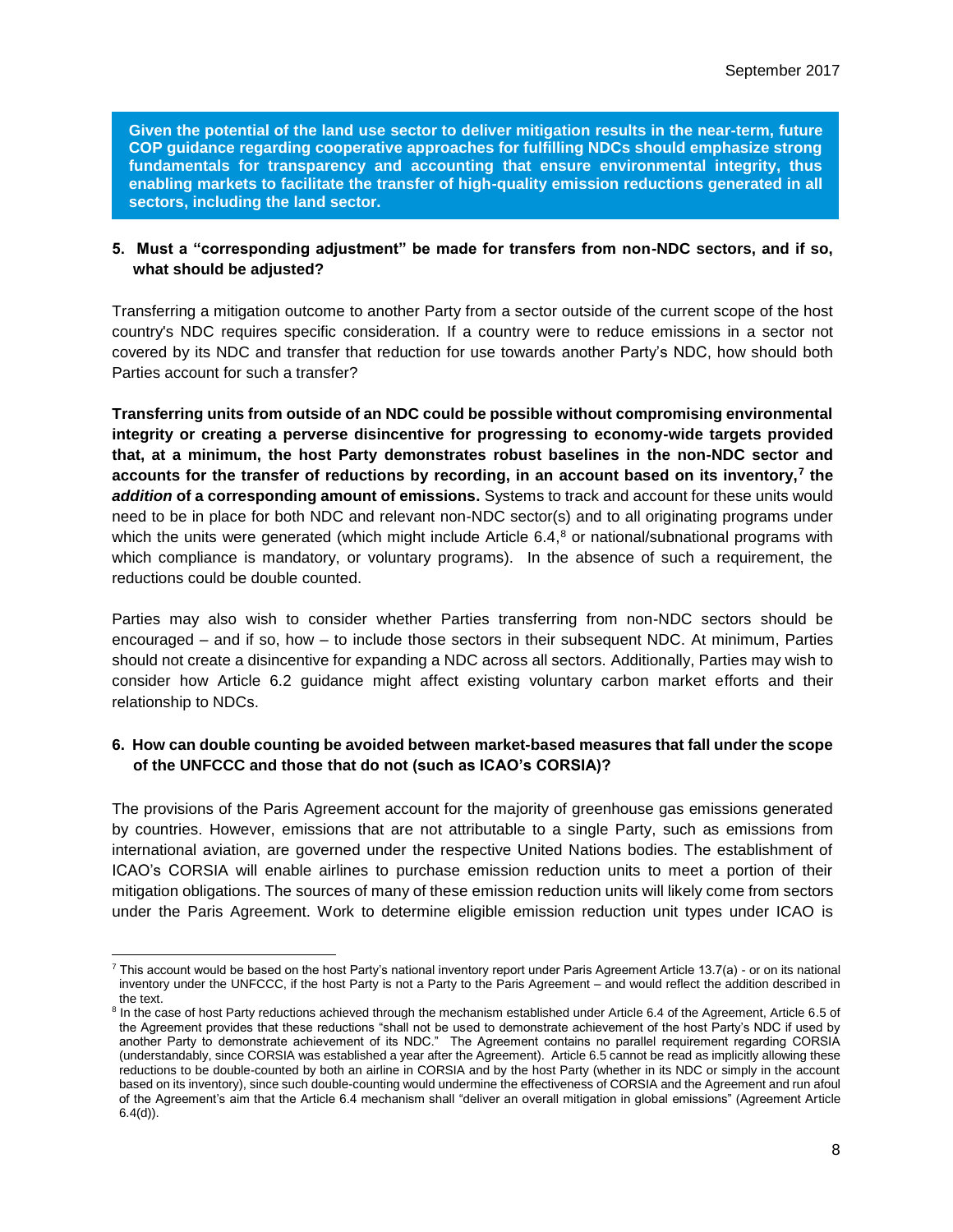ongoing). **Therefore, transparency and proper accounting of transfers which cross the "boundary" of the Paris Agreement into CORSIA and other non-UNFCCC-related markets is essential to avoid double counting.**

**Article 6.2 guidance must state clearly that emissions units must only be counted once towards any mitigation target/obligation (under the Paris Agreement or other systems), and require participating Parties to certify that an ITMO used toward a Party's NDC has not and will not be offered to or claimed by any other system (e.g., CORSIA), with a continuing duty to publicly notify if changes occur. Any UNFCCC-related GHG registries or accounting systems must be linked or aligned in a formal way with those utilized in CORSIA**. Coordination between the development of Article 6 guidance and registries under CORSIA is important to achieve a system with functional linkages where units are transferred transparently.

# **Oversight and Governance of Article 6.2 cooperative approaches: Articles 13 and 15**

The provisions of Article 6.2—which outline high-level principles to be implemented by participating Parties via a flexible, decentralized framework—provide a roadmap for developing the oversight and governance of cooperative approaches.

Article 6.2 contains three binding obligations for Parties that voluntarily pursue cooperative approaches:

1.) "Promote sustainable development";

 $\overline{a}$ 

- 2.) "Ensure environmental integrity and transparency, including in governance;" and
- 3.) "Apply robust accounting to ensure" (among other things) "the avoidance of double counting." Parties application of robust accounting must be "consistent with" any guidance to be adopted by the CMA.

Article 6.2's decentralized approach places primary responsibility for implementing these provisions with Parties, but this does not mean that international oversight is non-existent.

**The enhanced transparency framework of Article 13 of the Paris Agreement provides a means for Parties to report on fulfillment of Article 6.2's requirements.** Each Party under Article 13.7 is required to provide both a national inventory report and "information necessary to track progress" toward implementing and achieving its NDC. These reports enable Parties and the world at large to ascertain how well the Parties and their NDCs are fulfilling the Agreement's mitigation objectives.<sup>9</sup> These reports can also act as an "early warning system" to alert Parties considering or actively participating in Article 6 cooperation to any need for a course correction. These submissions are subject both to technical expert review and multilateral review under Article 13.11.

In addition, the implementation and compliance mechanism of Article 15 provides additional opportunity for transparency and oversight of Party action, including cooperation under Article 6.2**. In developing the modalities and procedures for Articles 13 and 15, Parties may wish to consider what additional information and transparency requirements may be needed to properly assess Parties' fulfillment of their obligations under Article 6.2.** For example, Parties are required under Article 6.2 to ensure two types of transparency: transparency in outcomes, and transparency "in governance" of their cooperative approach. **For the effective functioning of Articles 6, 13 and 15, Parties will need to ensure that the** 

<sup>9</sup> The UNFCCC also requires its Parties to submit national emissions inventories. (UNFCCC Arts. 4.1, 4.2, and 12)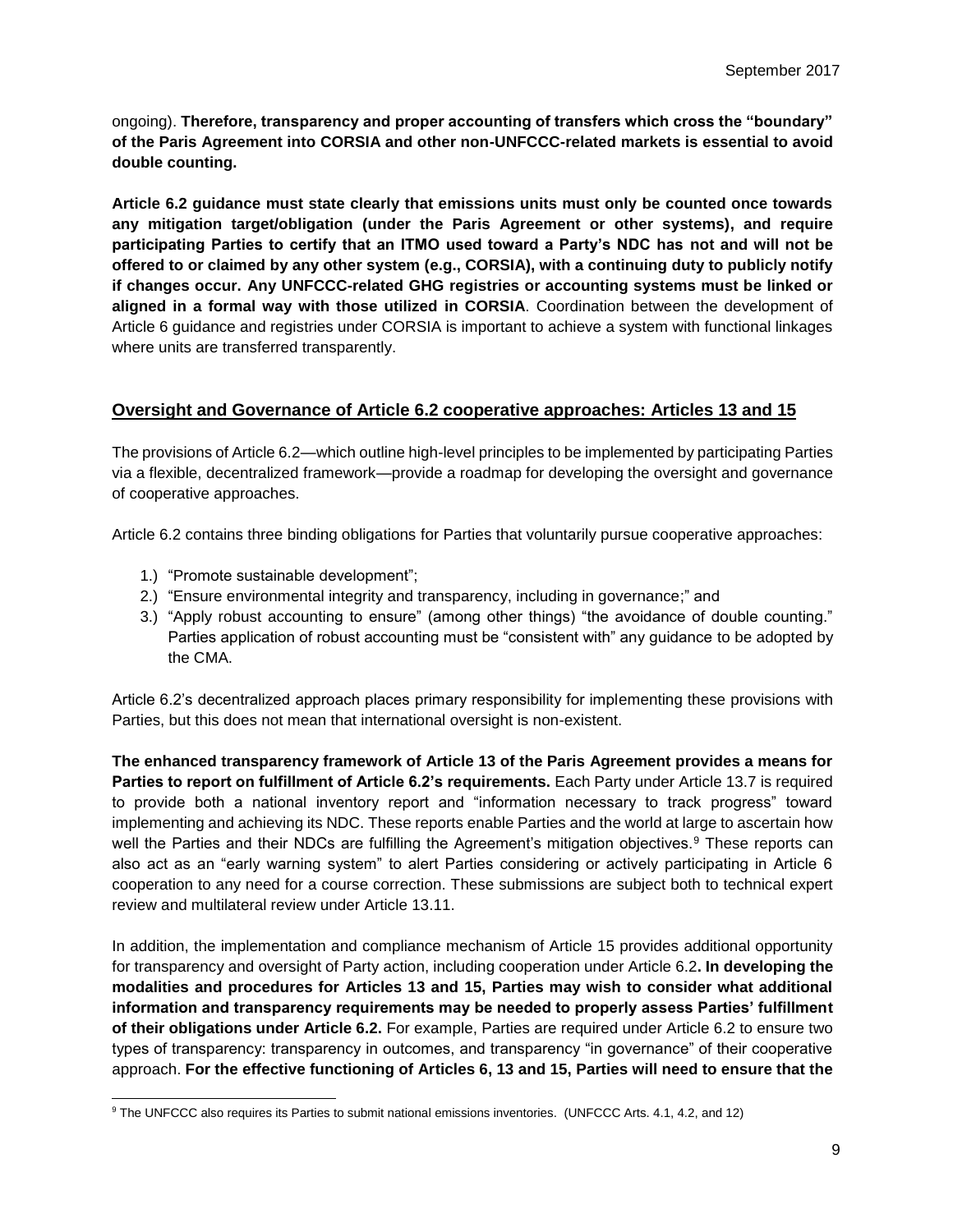**Paris Agreement's transparency "rulebook" contains provisions specifically designed to capture relevant information on Party governance arrangements under Article 6.2.**<sup>10</sup>

Considering the provisions of Article 6.2, **Parties choosing to cooperate under Article 6.2 must themselves assume a larger role in ensuring the integrity of units entering the international carbon market.** At the same time, they can recognize and promote the useful role the CMA can continue to play in fully implementing other complementary provisions of the Paris Agreement, especially the transparency provisions of Article 13. **Article 6 negotiators should build on the progress being made under Article 13 to ensure that the two processes continue to be aligned and compatible**.

## **Preparing Article 6.2 Guidance**

Parties have agreed to develop and adopt guidance to implement Article 6.2 by COP 24 next year. Progress in developing this guidance has been slow to date, but many other developments could encourage negotiators to move quickly. For example, outside of the UNFCCC process, the number of international market linkages will likely continue to grow by the year. With this growth comes the increasing realization that any delay to the adoption of Article 6 guidance at COP 24 will only complicate country efforts to tackle climate change. **Parties need not and should not delay cooperative action to reduce emissions until Article 6 guidance is agreed.** The need to finalize guidance in a timely manner, however, is clear, since the certainty provided could help unlock greater investment more quickly.

Finally, an increasing number of non-state actors interested in collaborative approaches are ready to provide Parties with the requisite expertise to craft appropriate guidance and recommendations for Article 6 and 13. **Ensuring that the development of Article 6 guidance is done in a transparent and inclusive manner will allow Parties to tap extensive knowledge among countries and observers.**

# **Conclusion**

International market-based approaches will have a crucial role to play in meeting Parties near-term emissions targets and enabling greater ambition over time. Article 6.2 provides flexibility and costefficiency for countries as they fulfil their NDCs through a variety of cooperative approaches. Recognizing that countries are at different levels and capabilities to implement high-integrity programs, support should be made available to assist countries to improve their capacity should they choose to engage in cooperative approaches.

The development and application of accounting guidance under Article 6.2 will enable countries to consistently use robust accounting and reporting systems when transferring mitigation outcomes internationally. This will, in turn, help ensure the environmental integrity of ITMOs and facilitate increased transparency when tracking progress toward meeting the objectives of the Paris Agreement.

With over 50 jurisdictions already implementing carbon markets, and with the urgency of climate action becoming more and more evident, quick action to agree robust accounting guidance under Article 6.2 can help deliver the credible, ambitious greenhouse gas emission reductions that climate science demands.

 $\overline{a}$ <sup>10</sup> We have [written previously](http://ieta.org/resources/International_WG/UNFCCC%20Submissions/Clifi%20Article%206%20Submission_Final.pdf) about what additional "outcome" transparency provisions may be needed under Article 13 to assess implementation of the requirements of Article 6.2, including information that should be submitted about domestic programs generating ITMOs.